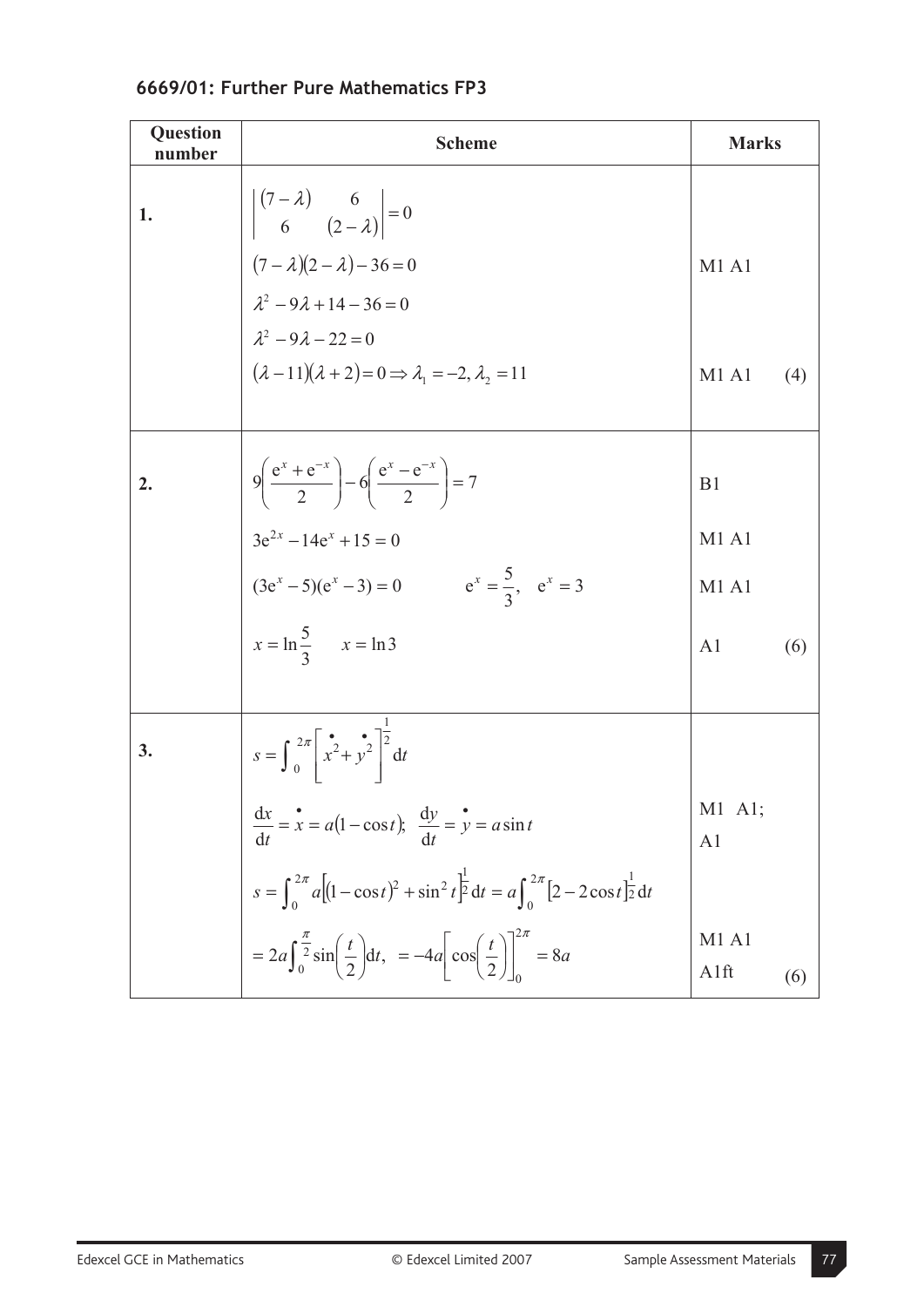| Question<br>number | <b>Scheme</b>                                                                                                                                                                        | <b>Marks</b>   |     |
|--------------------|--------------------------------------------------------------------------------------------------------------------------------------------------------------------------------------|----------------|-----|
| 4.                 | $x = 2 \sinh t$                                                                                                                                                                      | B <sub>1</sub> |     |
|                    | $\sqrt{x^2+4} = (4\sinh^2 t + 4)^{\frac{1}{2}} = 2\cosh t$                                                                                                                           |                |     |
|                    | $dx = 2 \cosh t dt$                                                                                                                                                                  |                |     |
|                    | $I = \int \sqrt{x^2 + 4} dx = 4 \int \cosh^2 t dt$                                                                                                                                   | M1A1           |     |
|                    | $=2\int (\cosh 2t+1) dt$                                                                                                                                                             |                |     |
|                    | $=$ sinh $2t + 2t + c$                                                                                                                                                               | M1 A1          |     |
|                    | $=\frac{1}{2}x\sqrt{x^2+4}+2ar sinh\left(\frac{x}{2}\right)+c$                                                                                                                       | M1 A1ft        | (7) |
| 5.<br>(a)          | $y = \arcsin x$                                                                                                                                                                      |                |     |
|                    | $\Rightarrow$ sin $y = x$                                                                                                                                                            | M <sub>1</sub> |     |
|                    | $\cos y \frac{dy}{dx} = 1$                                                                                                                                                           |                |     |
|                    | $rac{dy}{dx} = \frac{1}{\cos y} = \frac{1}{\sqrt{1 - x^2}}$                                                                                                                          | M1A1           | (3) |
| (b)                | $\frac{d^2y}{dx^2} = -\frac{1}{2}\left(1-x^2\right)^{-3}\frac{1}{2}(-2x)$                                                                                                            |                |     |
|                    |                                                                                                                                                                                      | M1 A1          |     |
|                    | = $x(1-x^2)^{\frac{-3}{2}}$<br>$\left(1-x^2\right)\frac{d^2y}{dx^2} - x\frac{dy}{dx} = \left(1-x^2\right)x\left(1-x^2\right)^{\frac{-3}{2}} - x\left(1-x^2\right)^{\frac{1}{2}} = 0$ | M1A1           | (4) |
|                    |                                                                                                                                                                                      |                |     |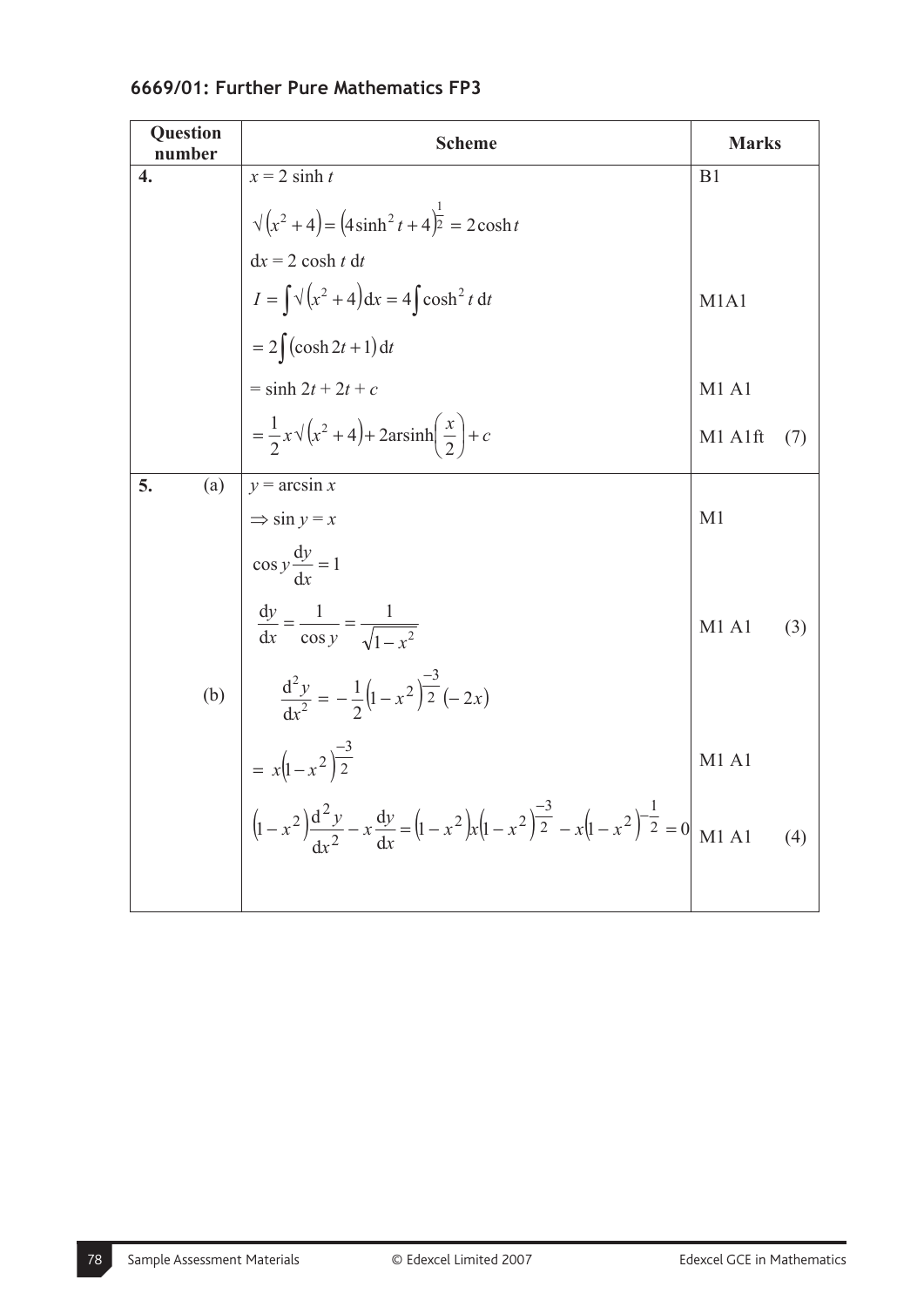| Question<br>number | <b>Scheme</b>                                                                                                                                                                                                                                                                                                                                                 | <b>Marks</b>        |  |
|--------------------|---------------------------------------------------------------------------------------------------------------------------------------------------------------------------------------------------------------------------------------------------------------------------------------------------------------------------------------------------------------|---------------------|--|
| (a)<br>6.          | $I_n = \int_0^{\frac{\pi}{2}} x^n \sin x \, dx$                                                                                                                                                                                                                                                                                                               |                     |  |
|                    | = $\left[x^n(-\cos x)\right]_0^{\frac{\pi}{2}} - \int_0^{\frac{\pi}{2}} nx^{n-1}(-\cos x)dx$                                                                                                                                                                                                                                                                  | <b>M1 A1</b>        |  |
|                    | = 0 + n $\left\{ [x^{n-1} \sin x]_0^{\frac{\pi}{2}} - \int_0^{\frac{\pi}{2}} (n-1) x^{n-2} \sin x \, dx \right\}$                                                                                                                                                                                                                                             | A <sub>1</sub>      |  |
|                    |                                                                                                                                                                                                                                                                                                                                                               | A1<br>(4)           |  |
|                    |                                                                                                                                                                                                                                                                                                                                                               |                     |  |
|                    | (b) $\begin{aligned}\n&= n \Big[ \frac{\pi}{2} \Big]^{n-1} - (n-1) I_{n-2} \Big] \\ \text{So } I_n &= n \Big( \frac{\pi}{2} \Big)^{n-1} - n (n-1) I_{n-2} \\ I_3 &= 3 \Big( \frac{\pi}{2} \Big)^2 - 3.2 I_1 \\ I_1 &= \int_0^{\frac{\pi}{2}} x \sin x \, dx = \Big[ x (-\cos x) \Big]_0^{\frac{\pi}{2}} + \int_0^{\frac{\pi}{2}} \cos x \, dx\n\end{aligned}$ | M <sub>1</sub>      |  |
|                    | = $\left[\sin x\right]_0^{\frac{\pi}{2}}$ = 1                                                                                                                                                                                                                                                                                                                 | A <sub>1</sub>      |  |
|                    | $I_3 = (3)(\frac{\pi}{2})^2 - 6 = \frac{3\pi^2}{4} - 6$                                                                                                                                                                                                                                                                                                       | <b>M1 A1</b><br>(4) |  |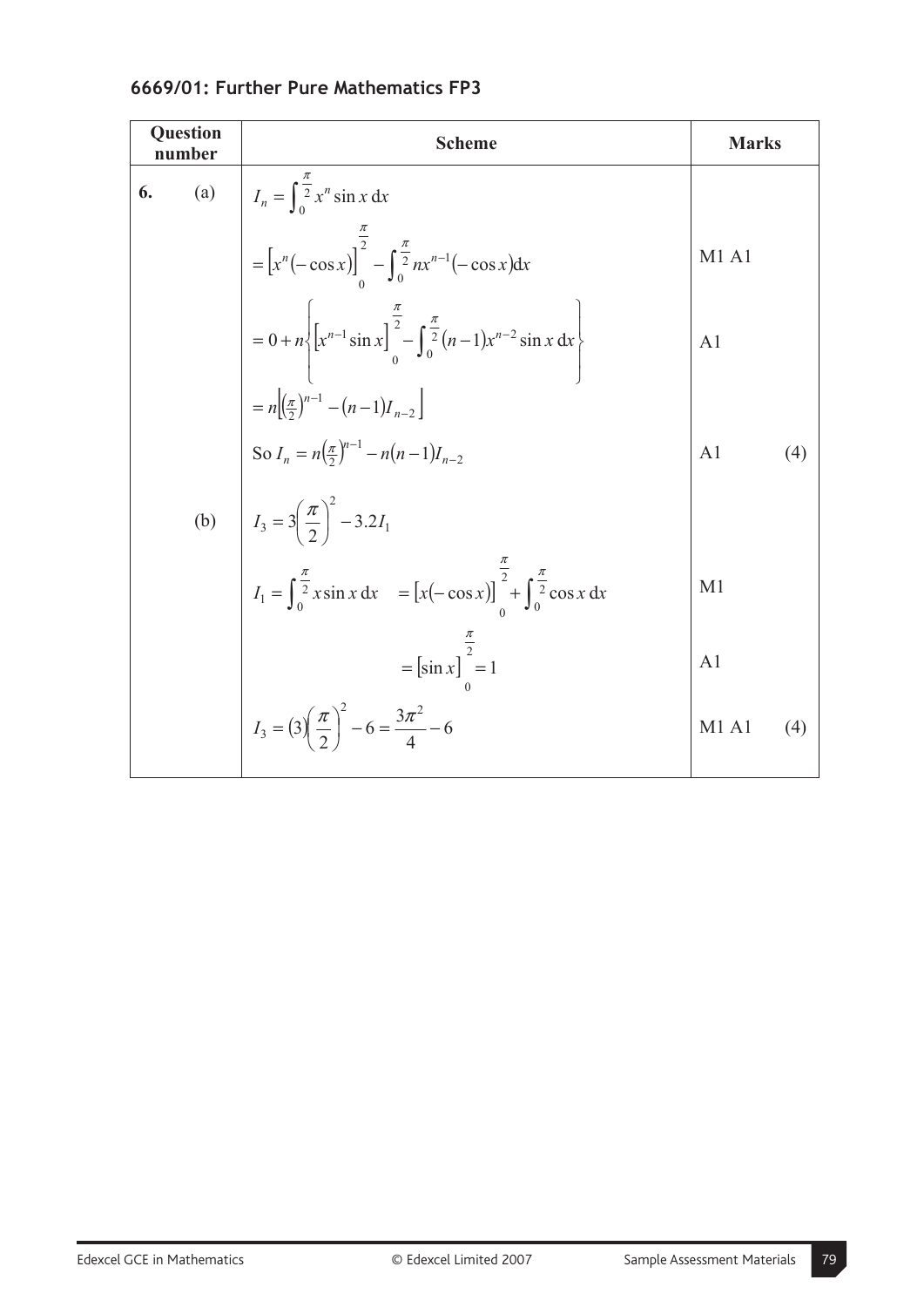| <b>Question</b><br>number | <b>Scheme</b>                                                                                                                                                                                                                                         | <b>Marks</b>                                                               |
|---------------------------|-------------------------------------------------------------------------------------------------------------------------------------------------------------------------------------------------------------------------------------------------------|----------------------------------------------------------------------------|
| 7.<br>(a)                 | $A(x) = \begin{pmatrix} 1 & x & -1 \\ 3 & 0 & 2 \\ 1 & 1 & 0 \end{pmatrix}$                                                                                                                                                                           |                                                                            |
|                           | Cofactors $\begin{pmatrix} -2 & 2 & 3 \\ -1 & 1 & x-1 \\ 2x & -5 & -3x \end{pmatrix}$<br>Determinant = $2x - 3 - 2 = 2x - 5$<br>$A^{-1}(x) = \frac{1}{2x-5} \begin{pmatrix} -2 & -1 & 2x \\ 2 & 1 & -5 \\ 3 & (x-1) & -3x \end{pmatrix}$              | M1A1<br>A <sub>1</sub><br>A <sub>1</sub><br><b>M1 A1</b><br>M1 A1ft<br>(8) |
|                           | (b) $\begin{vmatrix} p \\ q \\ r \end{vmatrix} = B^{-1} \begin{vmatrix} 2 \\ 3 \\ 4 \end{vmatrix} = \frac{1}{1} \begin{vmatrix} -2 & -1 & 6 \\ 2 & 1 & -5 \\ 3 & 2 & -9 \end{vmatrix} \begin{vmatrix} 2 \\ 3 \\ 4 \end{vmatrix}$<br>$=(17, -13, -24)$ | M1 A1ft<br>M1 A1<br>(4)                                                    |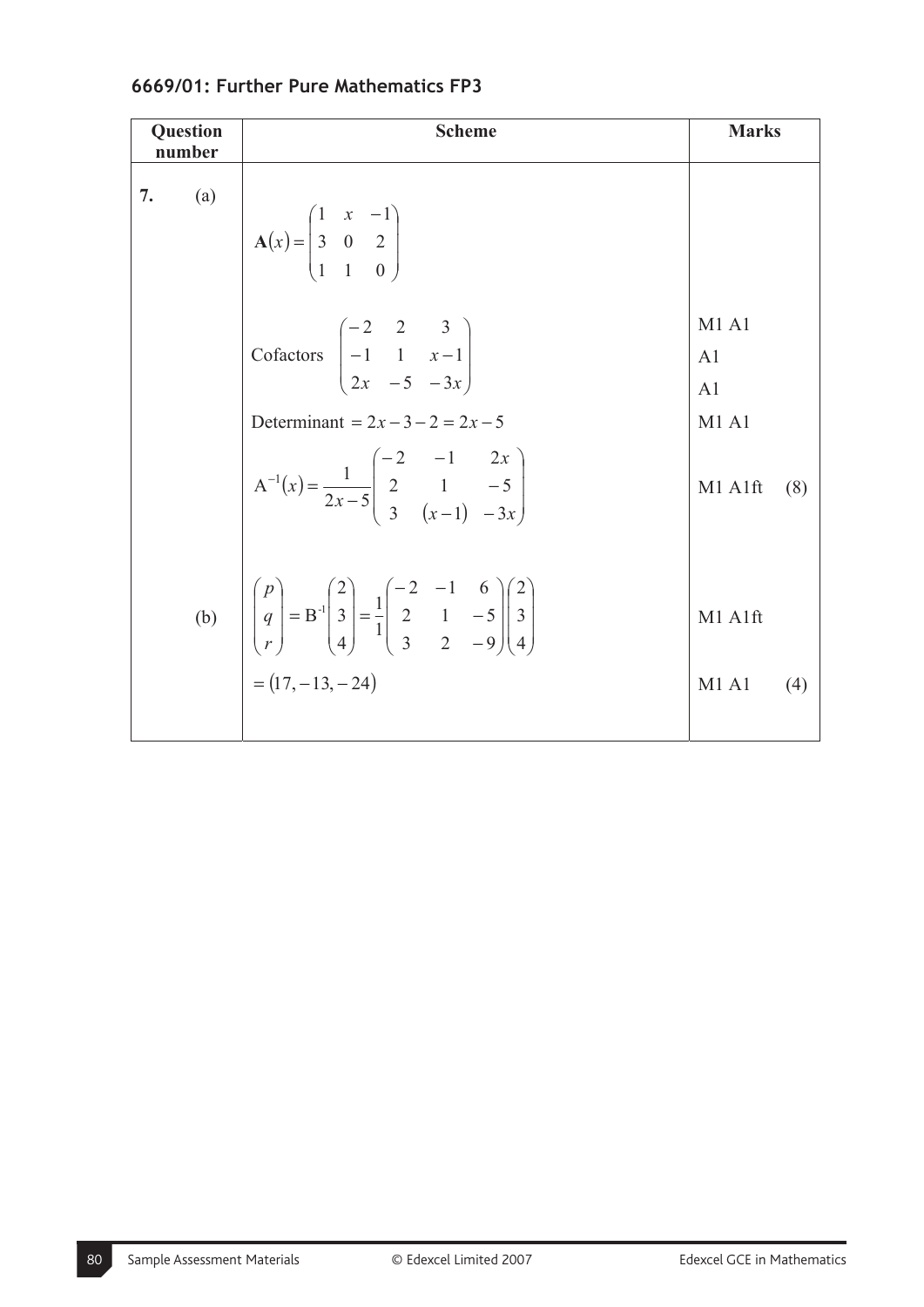| <b>Question</b><br>number | <b>Scheme</b>                                                                                                                                                | <b>Marks</b>                           |     |
|---------------------------|--------------------------------------------------------------------------------------------------------------------------------------------------------------|----------------------------------------|-----|
| (a)<br>8.                 | $\overrightarrow{AB} = (-1, 3, -1); \overrightarrow{AC} = (-1, 3, 1).$                                                                                       | M1A1                                   |     |
|                           | $\overrightarrow{AB} \times \overrightarrow{AC} = \begin{vmatrix} \mathbf{i} & \mathbf{j} & \mathbf{k} \\ -1 & 3 & -1 \\ -1 & 3 & 1 \end{vmatrix}$           |                                        |     |
|                           | $= i (3+3) + j (1+1) + k (-3+3)$                                                                                                                             |                                        |     |
|                           | $= 6i + 2j$                                                                                                                                                  | M1<br>A <sub>1</sub><br>A <sub>1</sub> |     |
|                           | Area of $\triangle ABC = \frac{1}{2} \overrightarrow{AB} \times \overrightarrow{AC}$                                                                         |                                        |     |
|                           | $=\frac{1}{2}\sqrt{36+4}=\sqrt{10}$ square units                                                                                                             | M1 A1ft                                | (7) |
| (b)                       | Volume of tetrahedron = $\frac{1}{6}$ $\left  \overrightarrow{AD} \cdot \left( \overrightarrow{AB} \times \overrightarrow{AC} \right) \right $               |                                        |     |
|                           | $=\frac{1}{6}$ - 12 + 8                                                                                                                                      |                                        |     |
|                           | $=\frac{2}{3}$ cubic units                                                                                                                                   | M1A1                                   | (2) |
| (c)                       | Unit vector in direction $AB \times AC$ i.e. perpendicular to                                                                                                |                                        |     |
|                           | plane containing $A$ , $B$ , and $C$ is                                                                                                                      |                                        |     |
|                           | $\mathbf{n} = \frac{1}{\sqrt{40}}(6\mathbf{i} + 2\mathbf{j}) = \frac{1}{\sqrt{10}}(3\mathbf{i} + \mathbf{j})$                                                | M <sub>1</sub>                         |     |
|                           | $p = \left  \mathbf{n} \cdot \overrightarrow{AD} \right  = \frac{1}{\sqrt{10}} \left  (3\mathbf{i} + \mathbf{j}) \cdot (-2\mathbf{i} + 4\mathbf{j}) \right $ |                                        |     |
|                           | $=\frac{1}{\sqrt{10}}$ $\left -6+4\right =\frac{2}{\sqrt{10}}$ units.                                                                                        | M1 A1                                  | (3) |
|                           |                                                                                                                                                              |                                        |     |